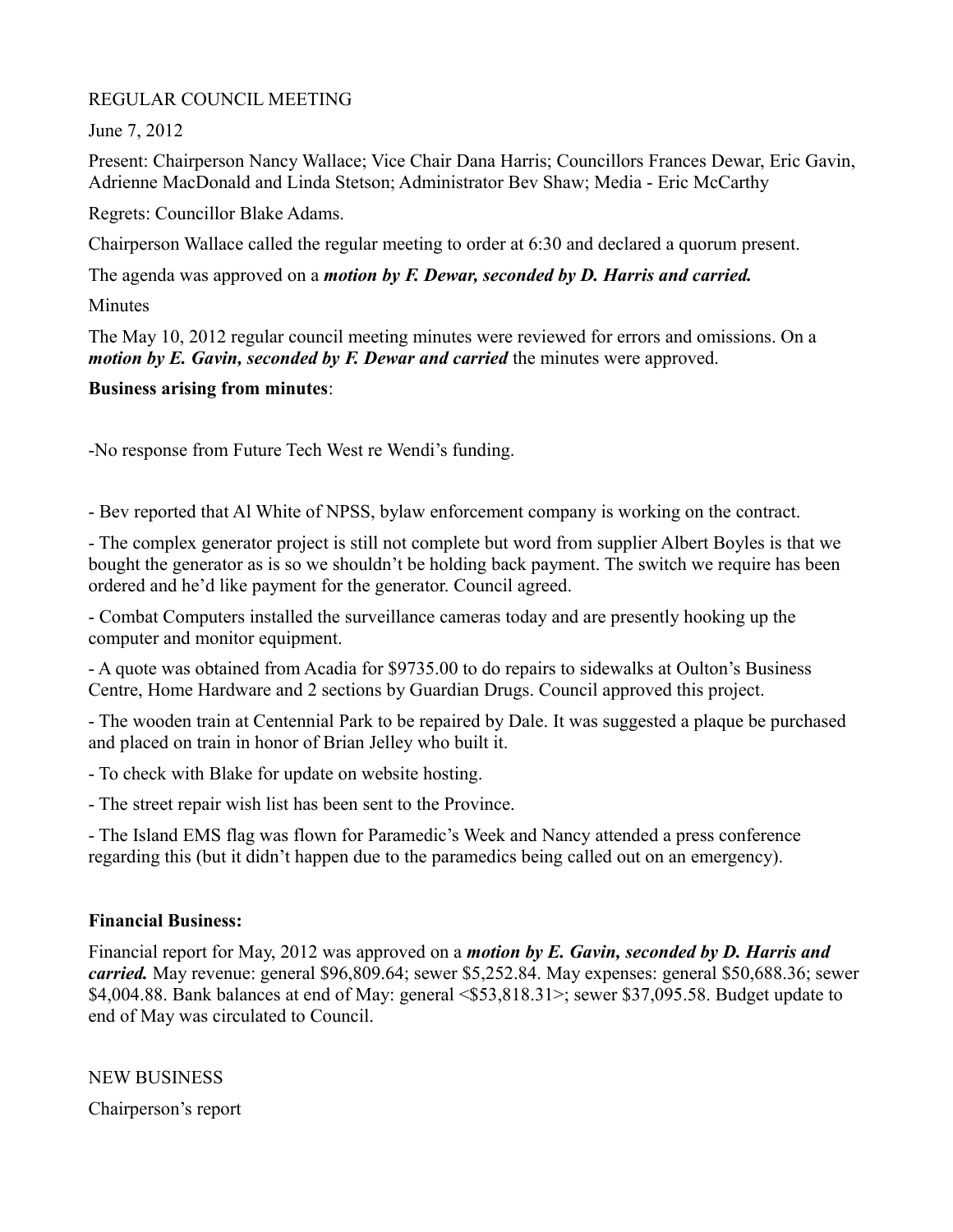Nancy reported attending the FPEIM monthly meeting on May  $17<sup>th</sup>$  and on May  $22<sup>nd</sup>$  the BBQ we hosted for Community Inclusions.

Request from Westisle

Westisle Composite High School requested a donation towards their graduation prizes. It was *moved by E. Gavin, seconded by L. Stetson and carried* that Council donate \$75.00 same as we did last year.

Planning board

As Council members act as Planning Board members as well, Council members were asked to consider recommendation of amendments to Official Plan and Zoning and Subdivision Control Bylaw as follows:

1. The future land use designation of PID#41228 located at 22 Beechwood Avenue, as shown on Map 4 - Community of O'Leary: Concept Plan For Future Land Use, of the Official Plan for the Community of O'Leary, is designated as Public Service and Institution designation, hereby excluding it from its former designation of Residential.

2. The future land use designation of PID#42234 located at 555 Main Street, as shown on Map 4 - Community of O'Leary: Concept Plan For Future Land Use, of the Official Plan for the Community of O'Leary, is designated as Commercial, hereby excluding it from its former designation of Residential.

3. The future land use designation of PID#1009729 located at 81 Gaspe Road as shown on Map 4 - Community of O'Leary: Concept Plan For Future Land Use, of the Official Plan for the Community of O'Leary, is designated as Recreation and Public Open Space designation.

The Planning Board supported these amendments.

Rezoning resolutions

It was *moved by Dana Harris, seconded by Frances Dewar and carried* that the Community of O'Leary Official Plan Amendment OPA-01-2012 resolution be brought forward for second reading.

# OFFICIAL PLAN AMENDMENT RESOLUTION

WHEREAS an application has been made on behalf of the Province of PEI for PID#41228 located at 22 Beechwood Avenue to amend the Map 4 - Community of O'Leary: Concept Plan For Future Land Use, of the Official Plan for the Community of O'Leary from Residential (R) designation to Public Service and Institutional (I) designation;

AND WHEREAS an application has been made on behalf of Arcadia Sites Limited, In Trust for PID#42234 located at 555 Main Street to amend Map 4 - Community of O'Leary: Concept Plan For Future Land Use, of the Official Plan for the Community of O'Leary from Residential (R) designation to Commercial (C) designation;

AND WHEREAS an application has been made on behalf of the Community of O'Leary, for PID #1009729 located at 81 Gaspe Road to amend Map 4 - Community of O'Leary: Concept Plan For Future Land Use, of the Official Plan for the Community of O'Leary, currently without a designation to Recreation and Public Open Space (O) designation;

AND WHEREAS in accordance with Section 18(2) of the Planning Act the Official Plan for the Community of O'Leary Council may amend the Official Plan to ensure the continued responsiveness of the Official Plan to the development goals of the municipality;

AND WHEREAS approval of the application has been recommended by Planning Board;

BE IT RESOLVED that Offical Plan Amendment OPA-01-2012, to amend the Official Plan for the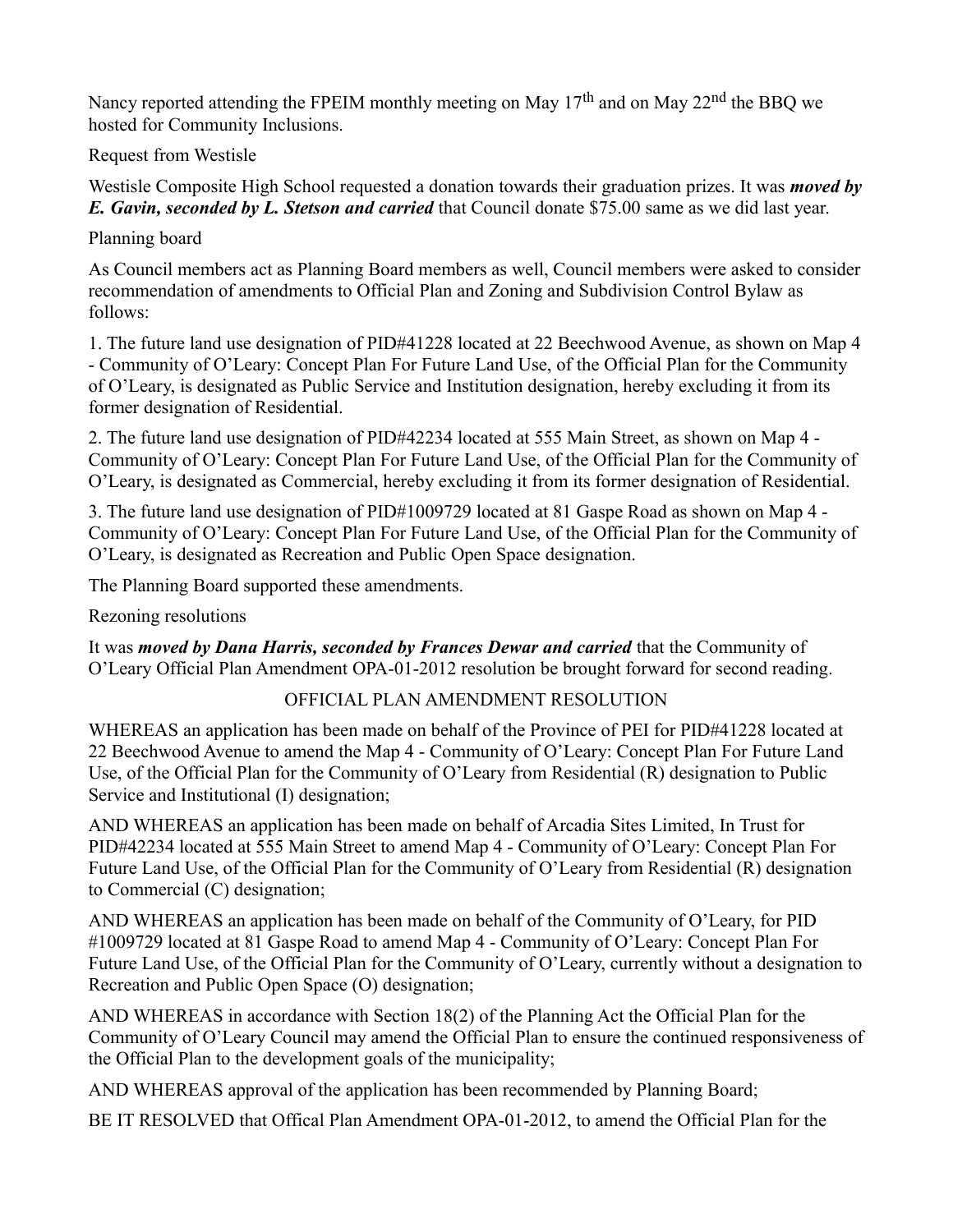Community of O'Leary, be hereby read a second time.

It was *moved by Dana Harris, seconded by Linda Stetson and carried* that second reading of Community of O'Leary Official Plan Amendment OPA-01-2012 be approved.

It was *moved by Linda Stetson, seconded by Frances Dewar and carried* that the Community of O'Leary Zoning and Subdivision Control Bylaw Amendment BY-01-2012 resolution be brought forward for second reading.

### BYLAW AMENDMENT RESOLUTION

WHEREAS an application has been made on behalf of the Province of PEI for PID#41228 located at 22 Beechwood Avenue to amend the " Zoning Map", of the Community of O'Leary Zoning and Subdivision Control Bylaw from Residential (R) to Public Service and Institutional (I);

AND WHEREAS an application has been made on behalf of Arcadia Sites Limited, In Trust for PID#42234 located at 555 Main Street to amend the "Zoning Map", of the Community of O'Leary Zoning and Subdivision Control Bylaw from Residential (R) to Commercial (C);

AND WHEREAS an application has been made on behalf of the Community of O'Leary, for PID #1009729 located at 81 Gaspe Road to amend the "Zoning Map", of the Community of O'Leary Zoning and Subdivision Control Bylaw to Recreation and Public Open Space (O);

AND WHEREAS in accordance with Section 16 of the Zoning and Subdivision Control Bylaw for the Community of O'Leary Council may amend the Zoning and Subdivision Control Bylaw to ensure:

- Conformity with the Official Plan;

- Suitability of the site for the proposed development;

- Compatibility of the proposed development with surrounding land uses, included both existing and projected uses;

- Adequately assess the desirability of the proposal.

AND WHEREAS approval of the amendments has been recommended by Planning Board;

BE IT RESOLVED that zoning bylaw amendment BY-01-2012, a bylaw to amend the Zoning and Subdivision Control Bylaw for the Community of O'Leary, be hereby read a second time.

It was *moved by Dana Harris, seconded by Linda Stetson and carried* that the second reading of Community of O'Leary Zoning and Subdivision Control Bylaw Amendment BY-01-2012 be approved.

#### FORMAL ADOPTION OF COMMUNITY OF O'LEARY OFFICIAL PLAN AMENDMENT OPA-01-2012 AND COMMUNITY OF O'LEARY ZONING AND SUBDIVISION CONTROL BYLAW AMENDMENT BY-01-2012

WHEREAS an application has been made on behalf of the Province of PEI for PID#41228 located at 22 Beechwood Avenue to amend the " Zoning Map", of the Community of O'Leary Zoning and Subdivision Control Bylaw from Residential (R) to Public Service and Institutional (I);

AND WHEREAS an application has been made on behalf of Arcadia Sites Limited, In Trust for PID#42234 located at 555 Main Street to amend the "Zoning Map", of the Community of O'Leary Zoning and Subdivision Control Bylaw from Residential (R) to Commercial (C);

AND WHEREAS an application has been made on behalf of the Community of O'Leary, for PID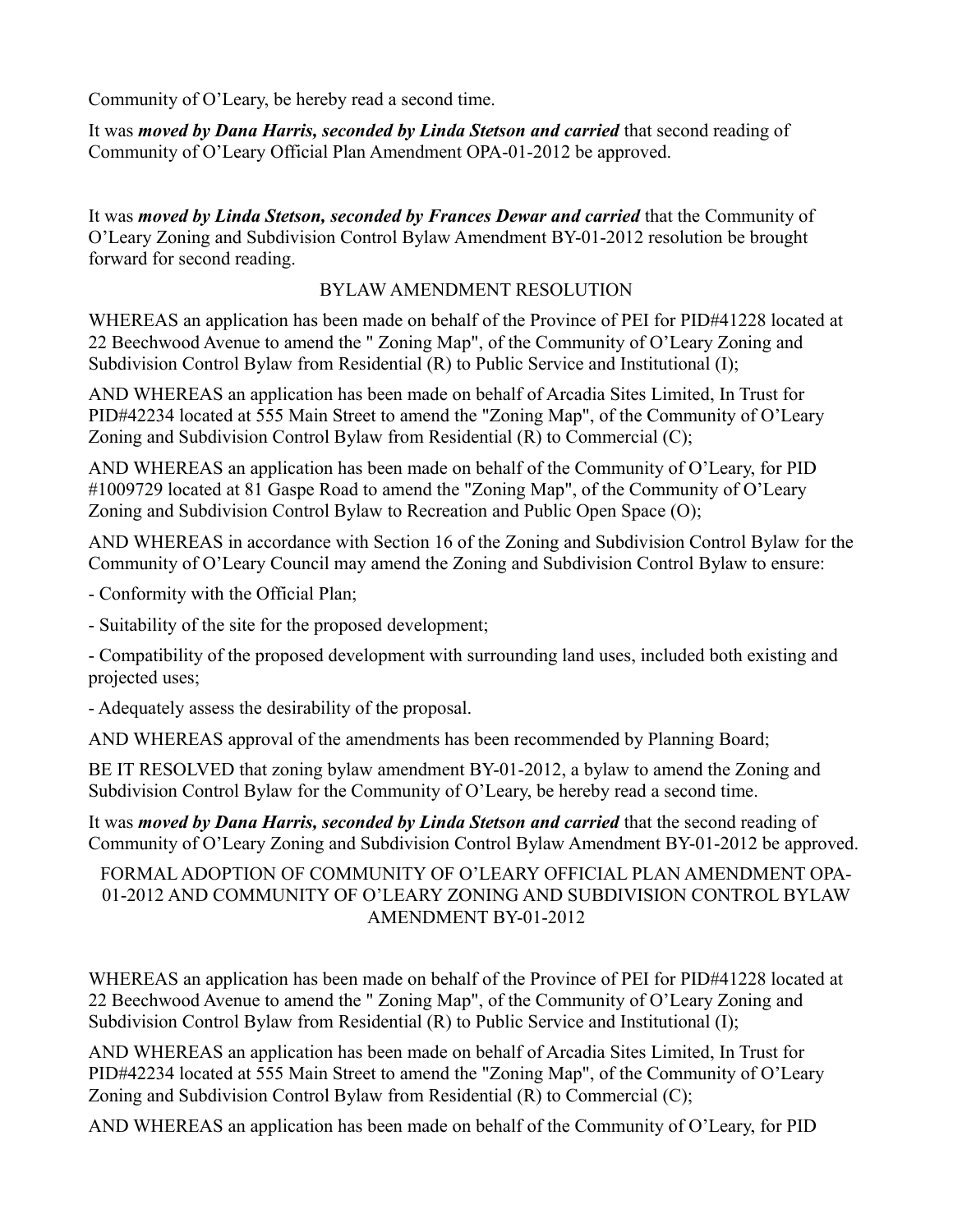#1009729 located at 81 Gaspe Road to amend the "Zoning Map", of the Community of O'Leary Zoning and Subdivision Control Bylaw to Recreation and Public Open Space (O);

AND WHEREAS in accordance with Section 16 of the Zoning and Subdivision Control Bylaw for the Community of O'Leary Council may amend the Zoning and Subdivision Control Bylaw to ensure:

- Conformity with the Official Plan;

- Suitability of the site for the proposed development;

- Compatibility of the proposed development with surrounding land uses, included both existing and projected uses;

- Adequately assess the desirability of the proposal.

AND WHEREAS approval of the amendments has been recommended by Planning Board;

BE IT RESOLVED that Offical Plan Amendment OPA-01-2012, to amend the Official Plan for the Community of O'Leary and zoning bylaw amendment BY-01-2012, a bylaw to amend the Zoning and Subdivision Control Bylaw for the Community of O'Leary, be formally adopted. *Moved by Linda Stetson, seconded by Frances Dewar and carried.*

## Reports from departments

Police

Dana read the monthly report from RCMP saying they spent 240 hours on O'Leary business and responded to 21 calls. Charges were laid under the Off-highway Vehicle Act following a collision involving an ATV and a motor vehicle. The following is a breakdown of the Provincial Statutes for May: 2 speeding violations, 1 non-moving traffic violation, 1 moving traffic violation, 1 Liquor Control Act violation, 2 Off-highway Vehicle Act violations and 2 written warnings. Dana advised that graffiti was found at the Ellis Ballfield dugouts and washrooms. RCMP member was reminded that Sunday ball tournaments is a major concern due to liquor. Dana announced that the surveillance cameras were installed today and will be operational shortly.

# Recreation

Tylan's monthly report was circulated to Council. Highlights included the announcement that O'Leary has been awarded the Under 16 National Girls Softball Championship for 2013. A committee is being formed to organize the event and we will have the assistance of Jeff Ellsworth and his Holland College class. The 2012 Nationals are being held in Brantford, ON and Dana recommended that Tylan and a Council representative visit this event to help with planning of ours. It was *moved by L. Stetson, seconded by E. Gavin and carried* that the Recreation Director and a Council member attend the Brantford event at an approximate cost of \$2500.00. Nancy appointed Dana, Recreation Councillor, as Council representative to accompany Tylan.

Hon. Robert Henderson attended this session of our meeting so to hear the announcement on the Nationals event. Hon. Henderson commended Dana and Council for pursuing this event and congratulated them on the success of their application. He made a few recommendations regarding accommodations and funding sources.

The remainder of Tylan's report mentioned the ball hockey program, student staff recently hired, upcoming Run for Light, minor sports registration, co-ed softball and Canada Day celebrations.